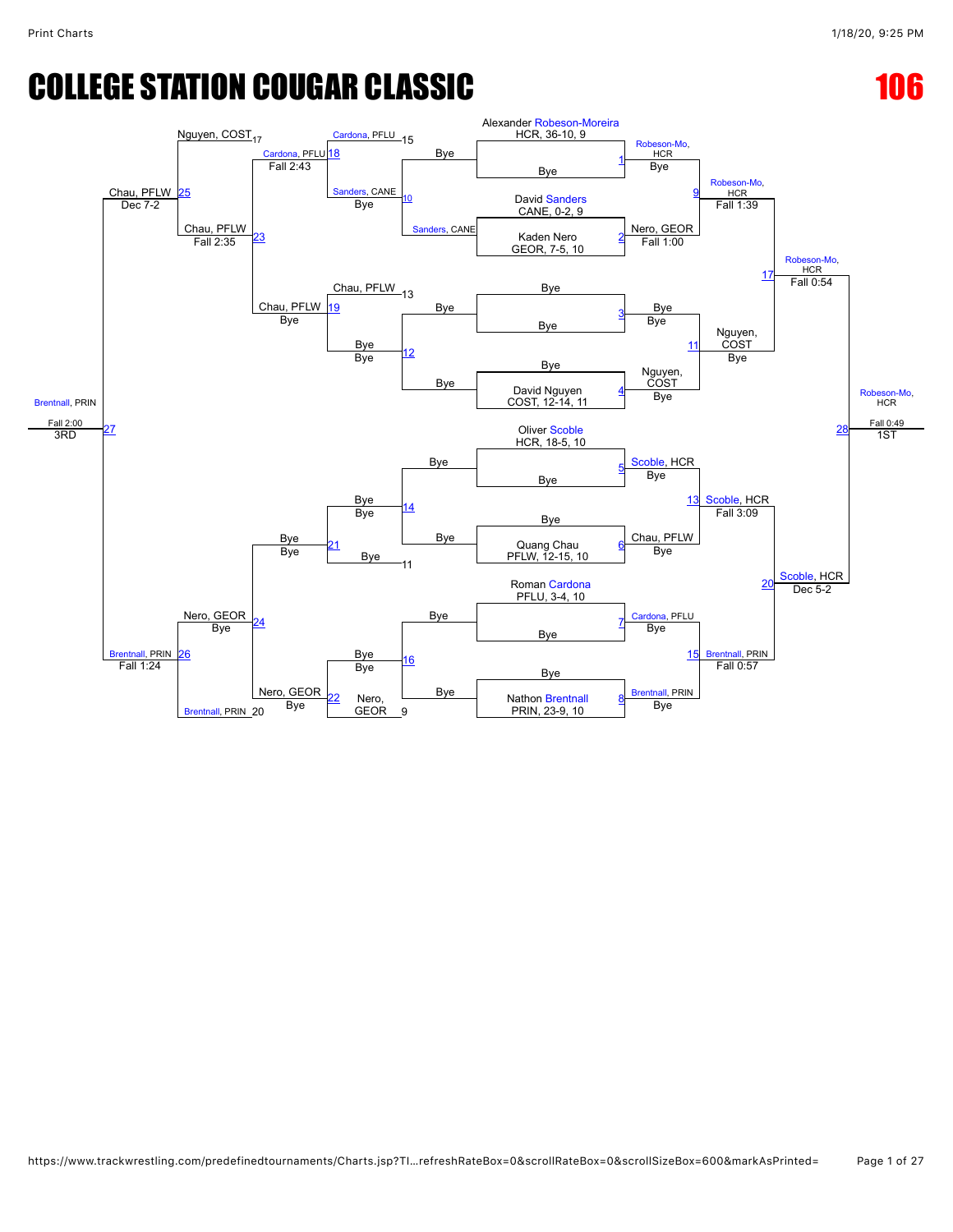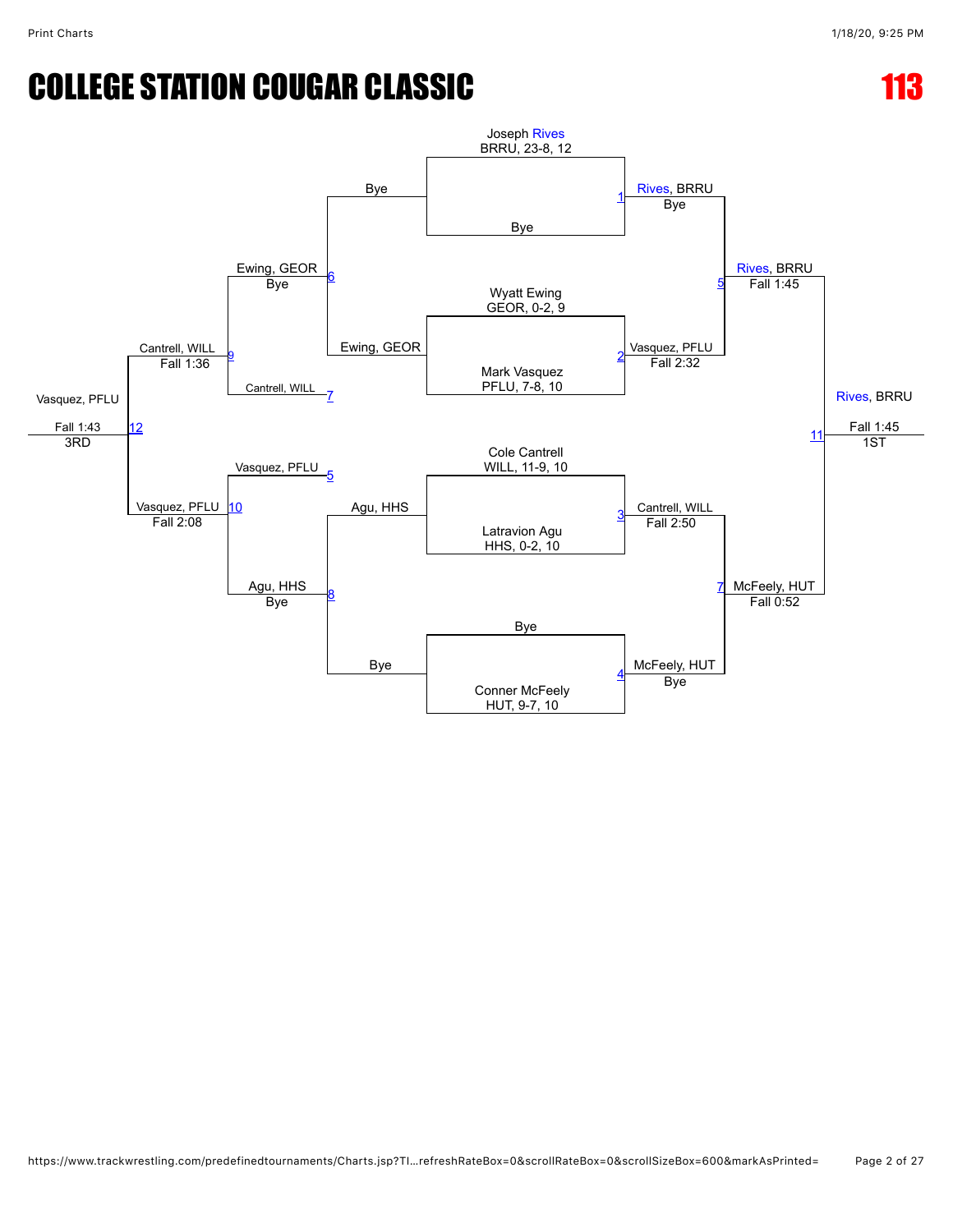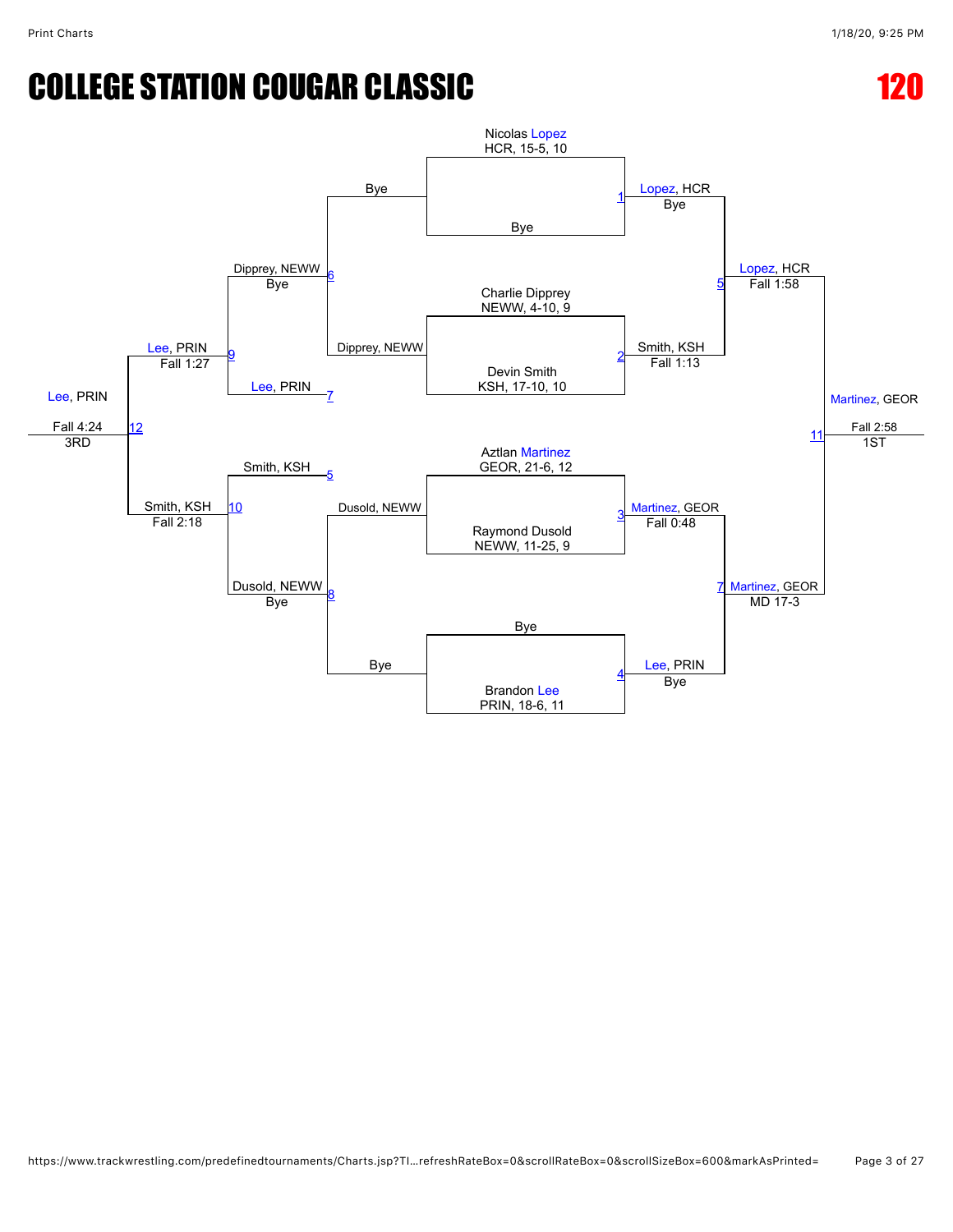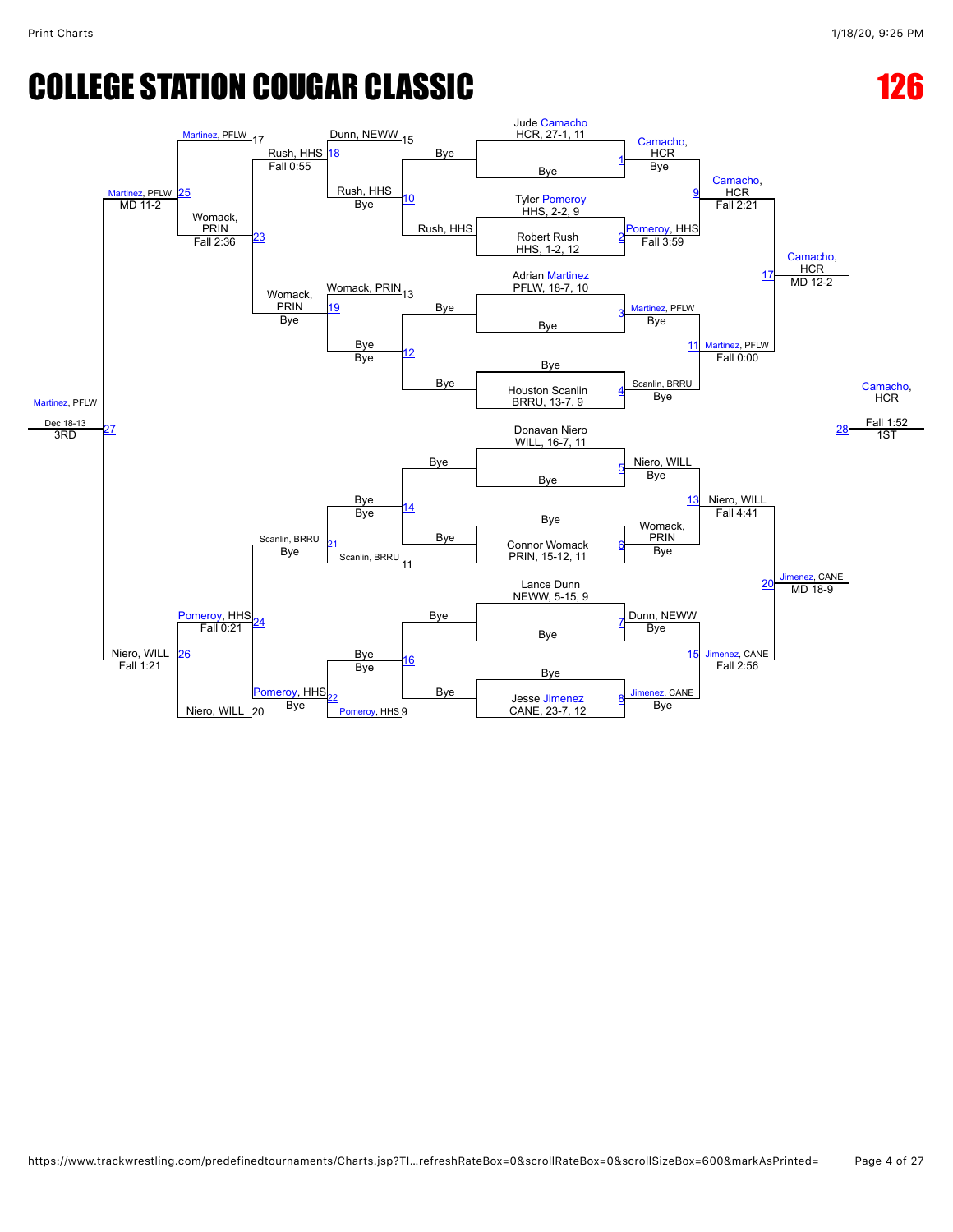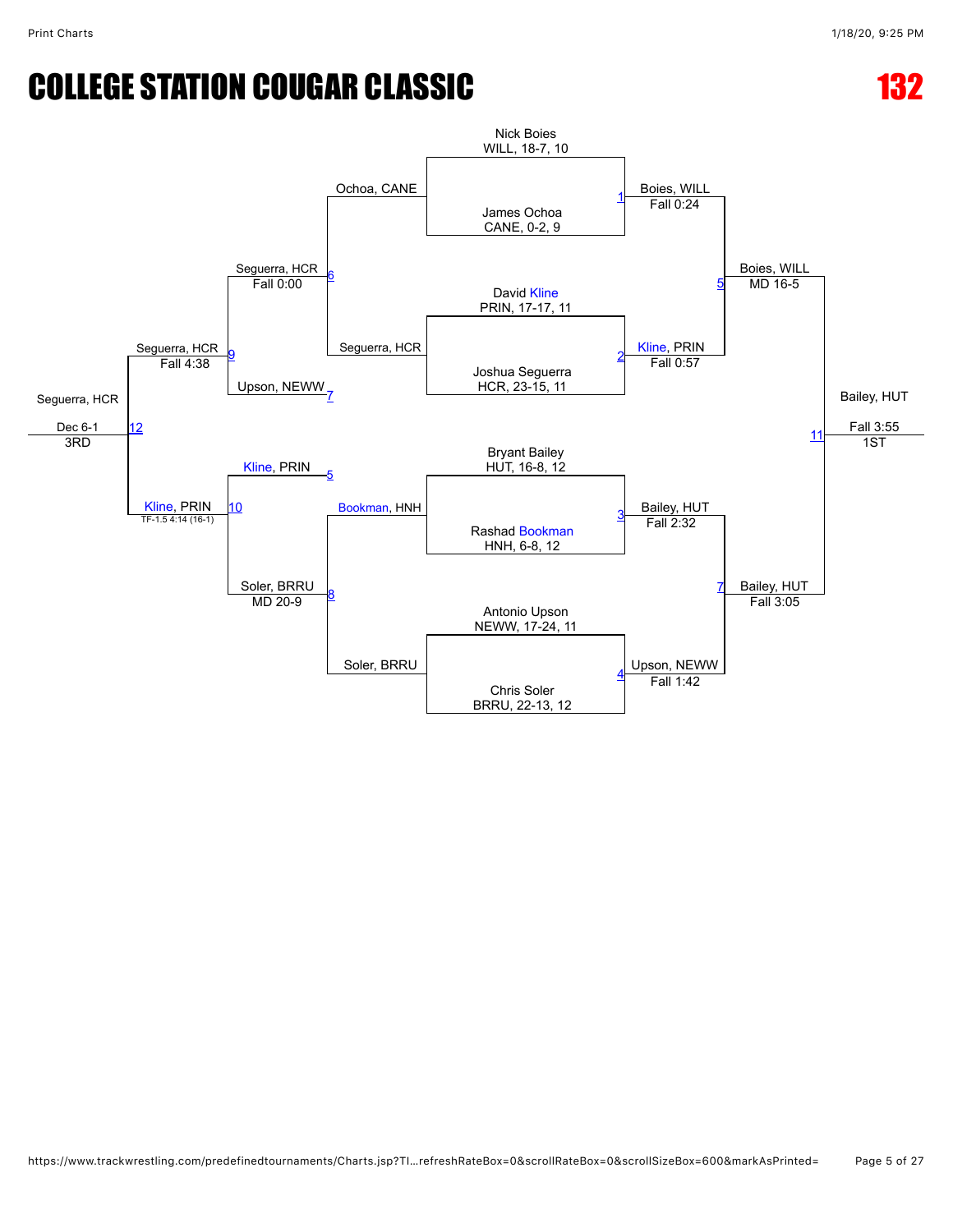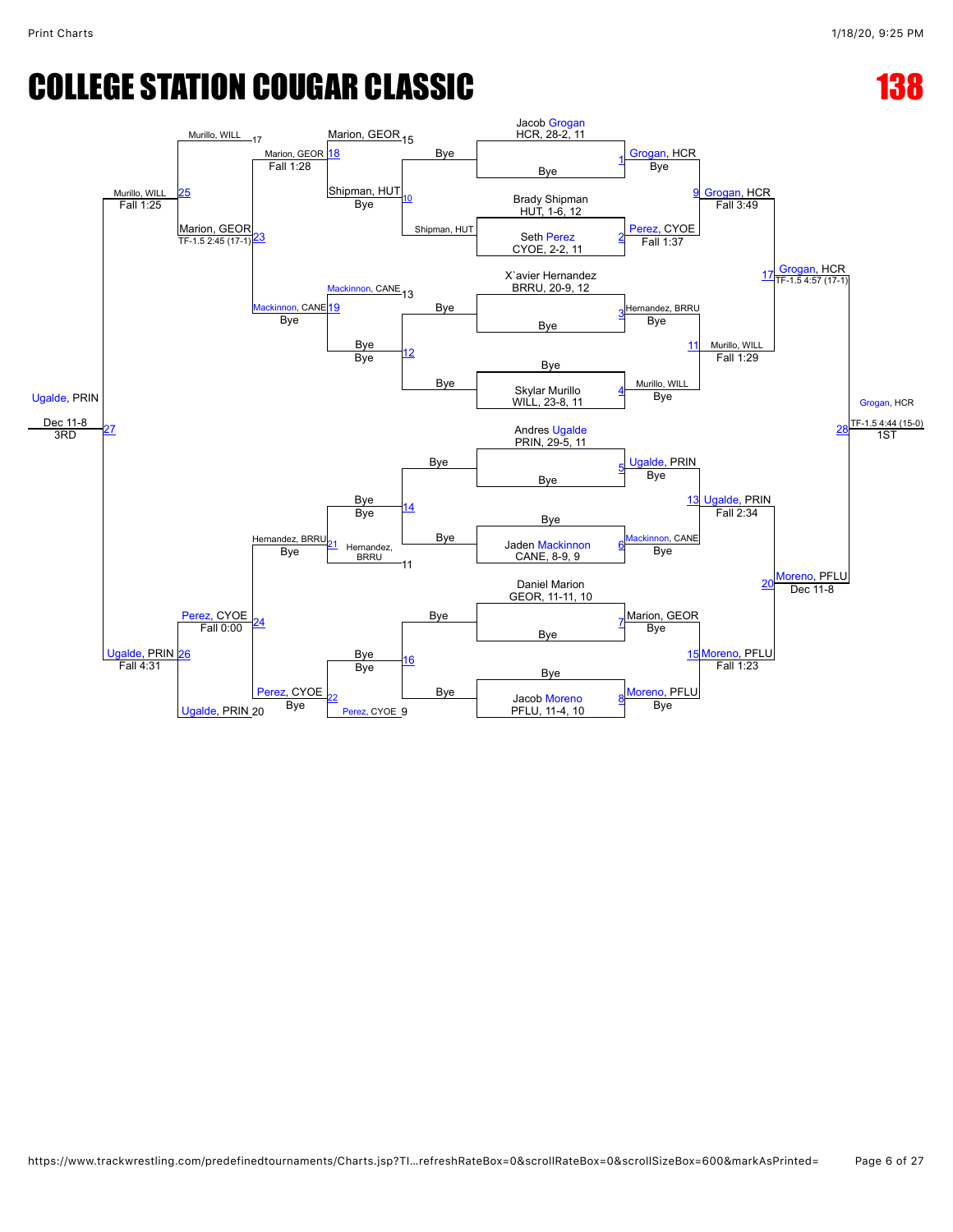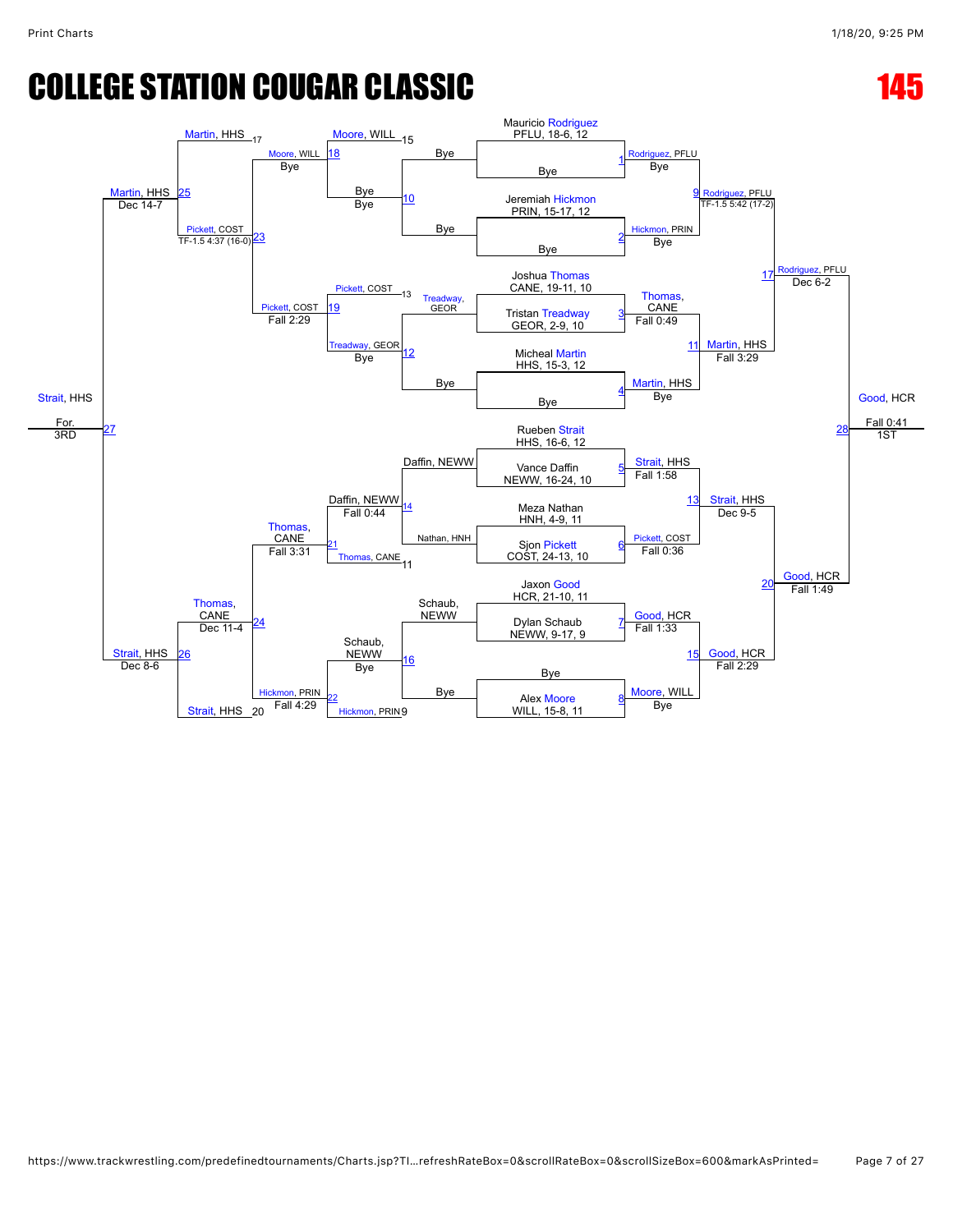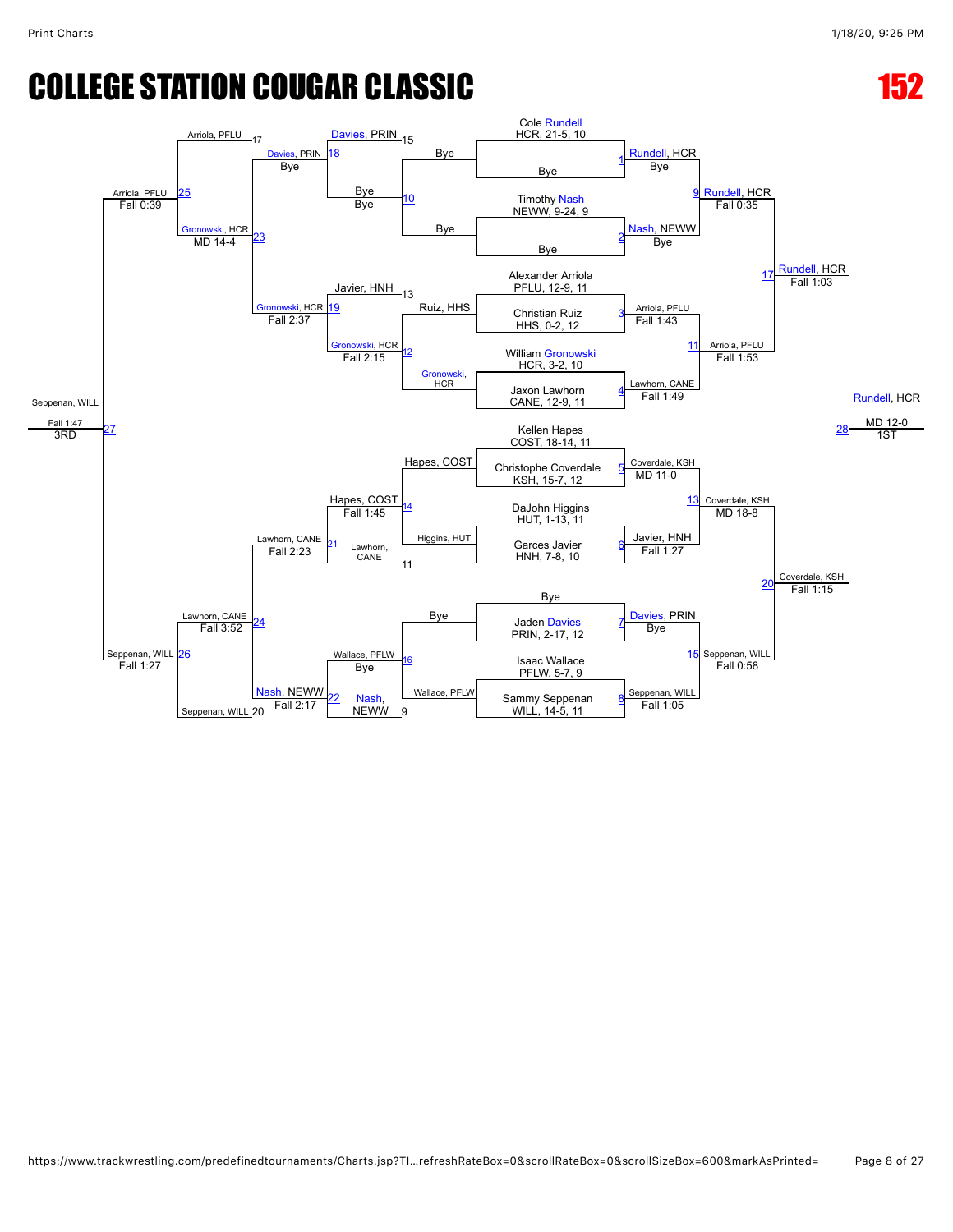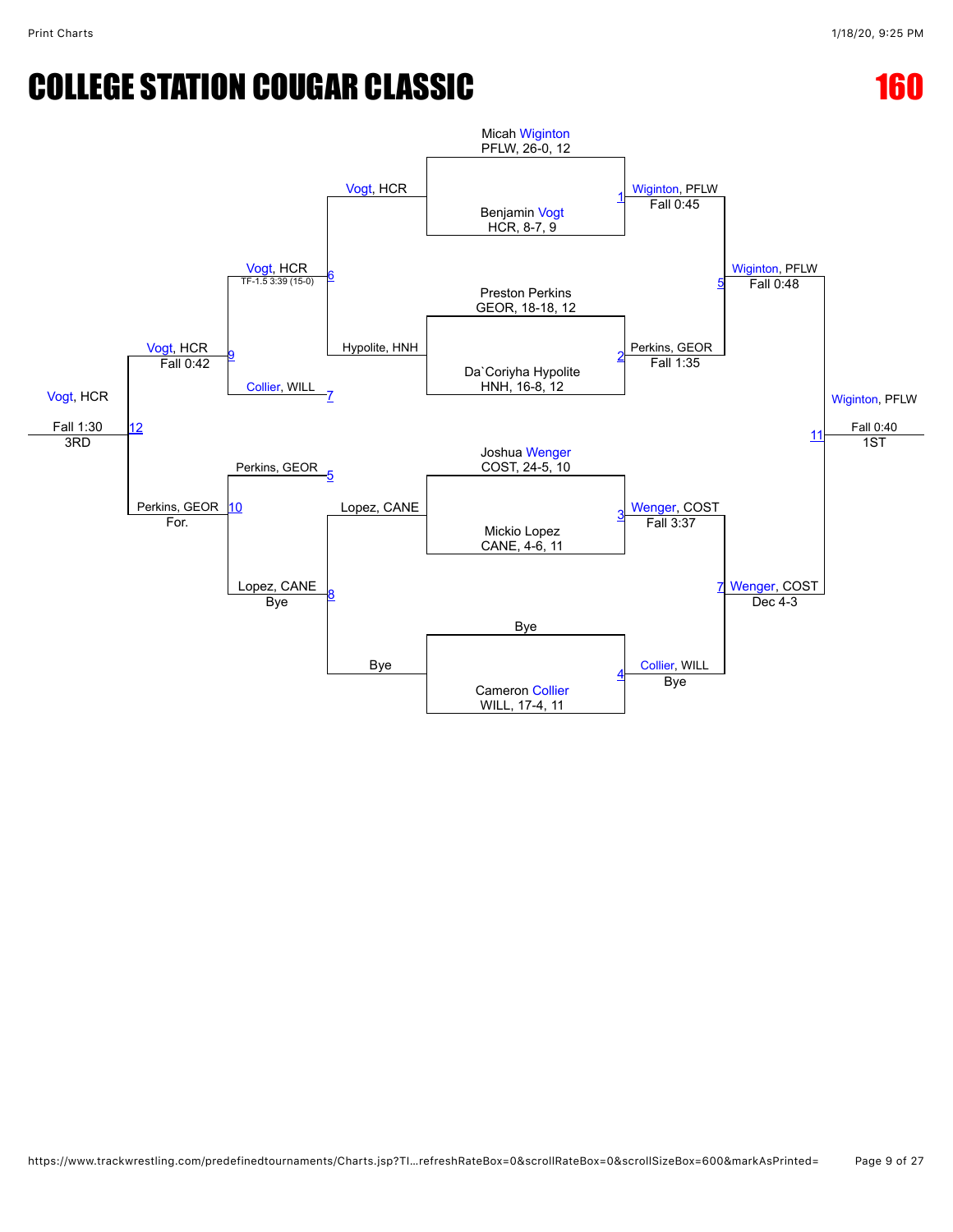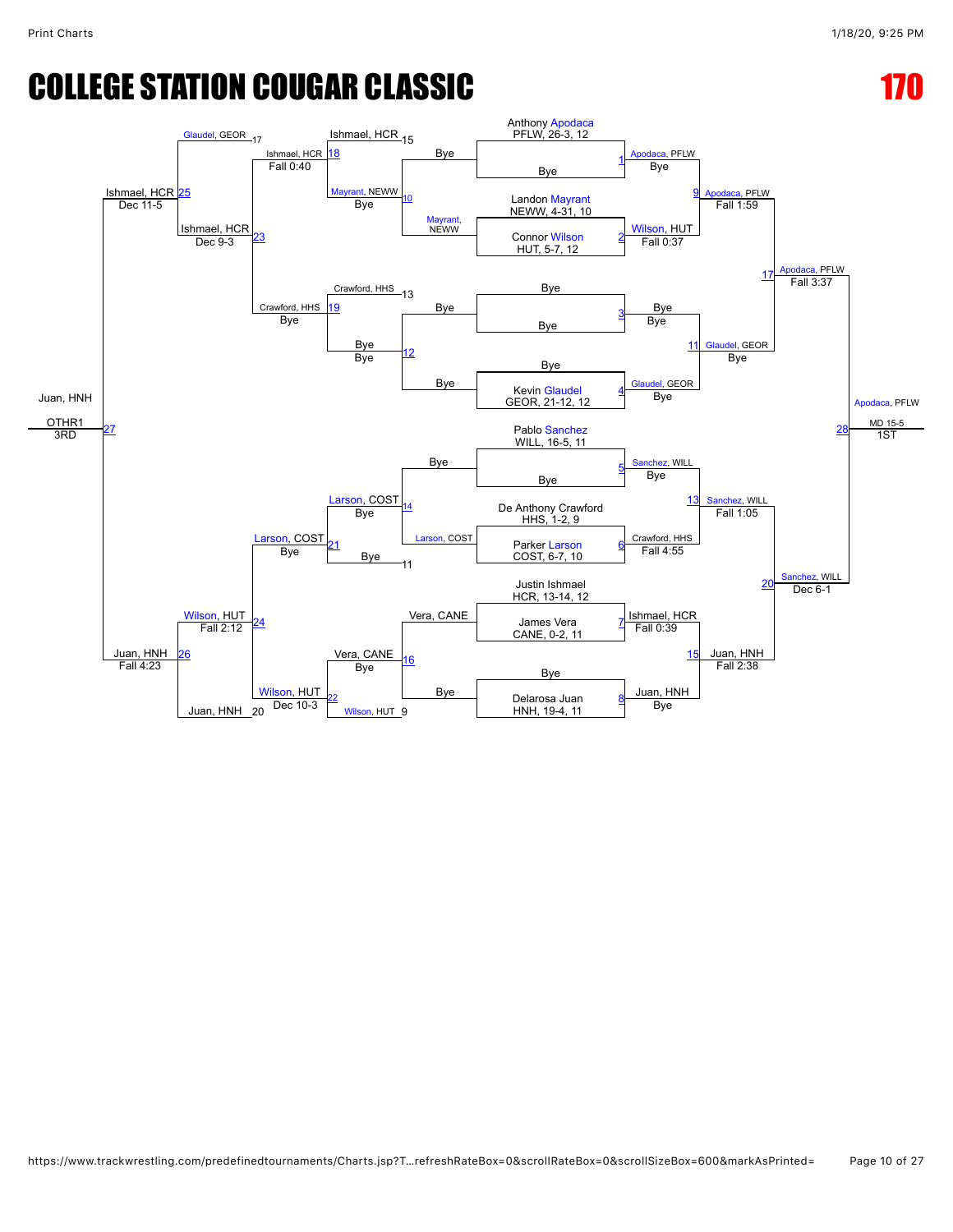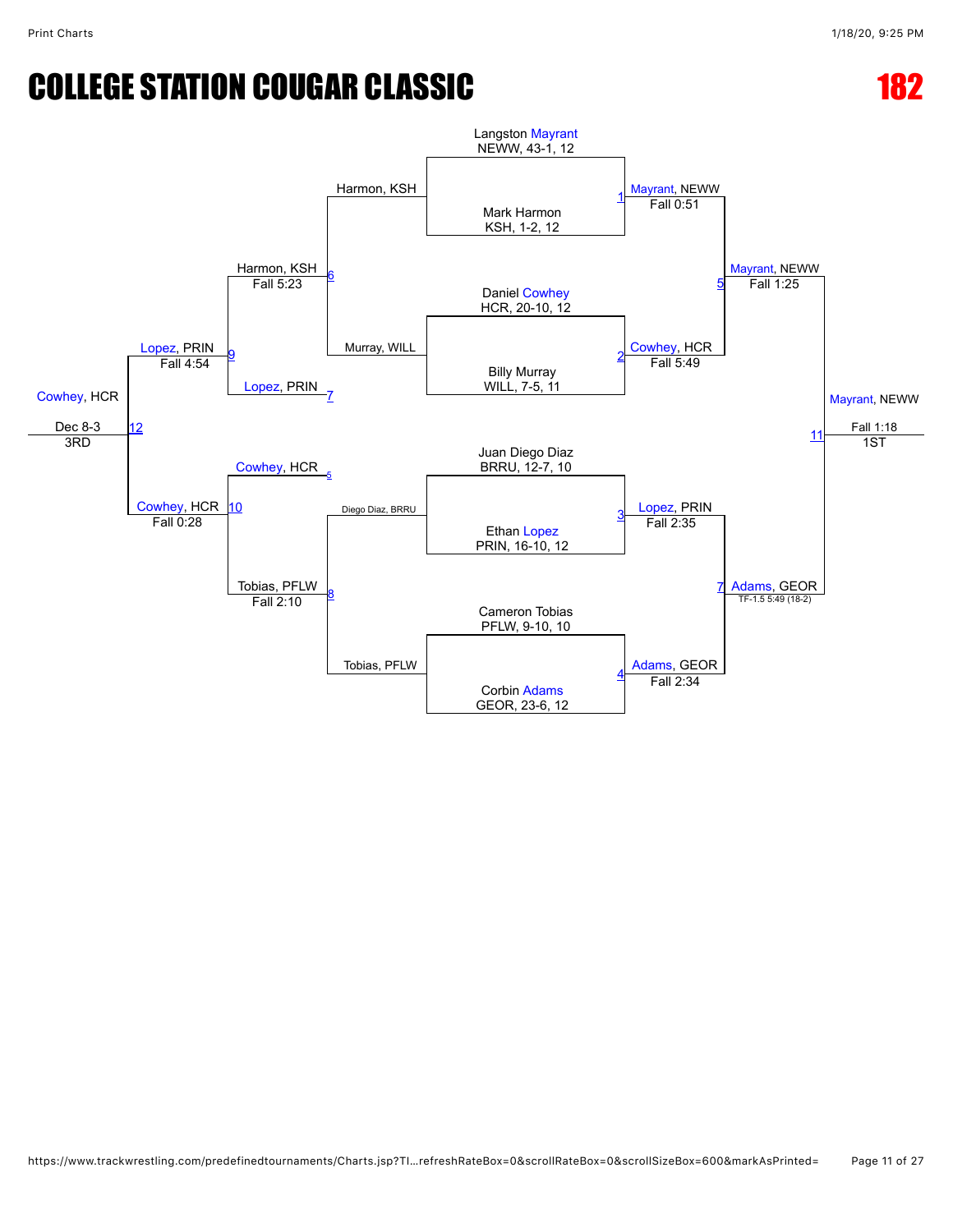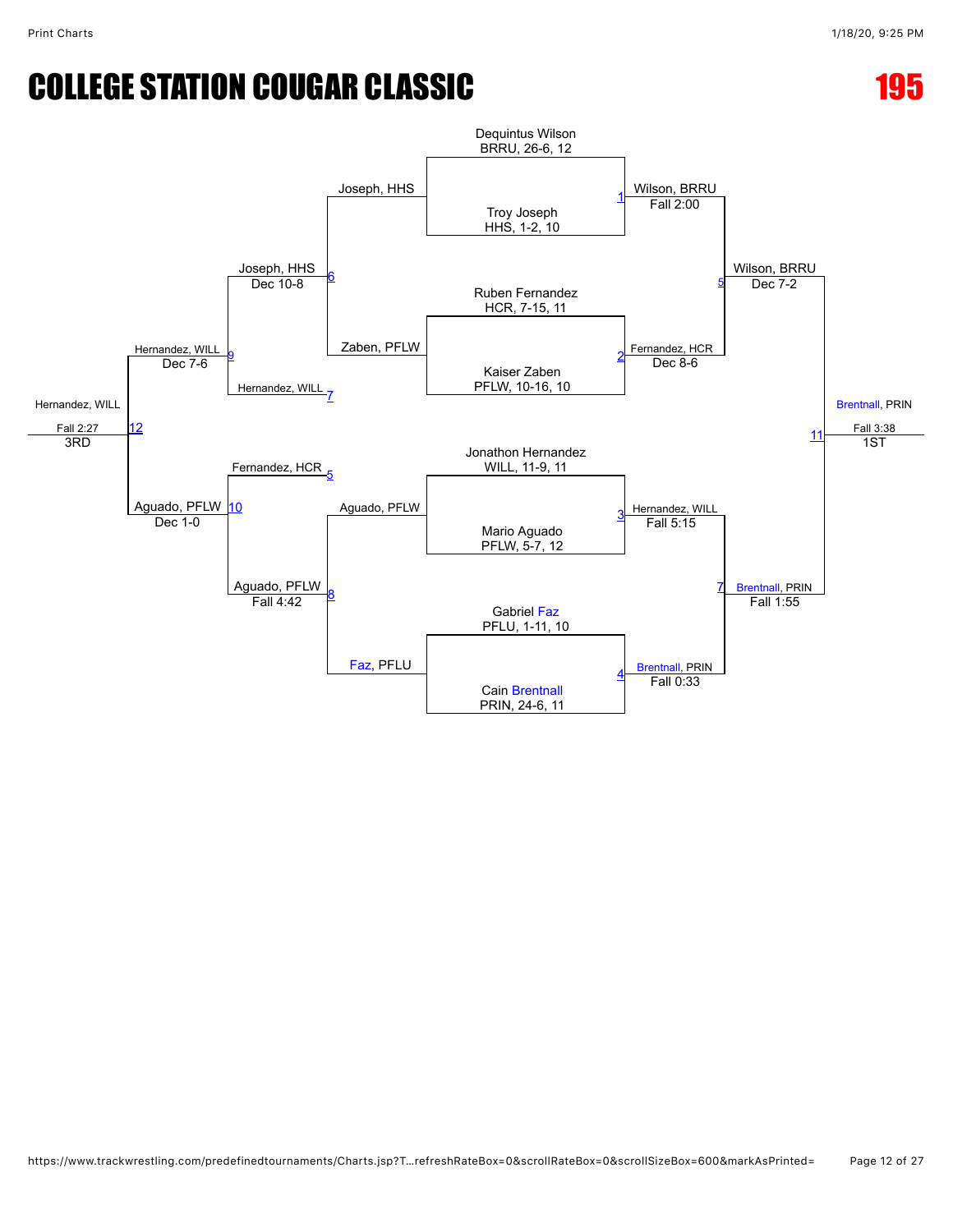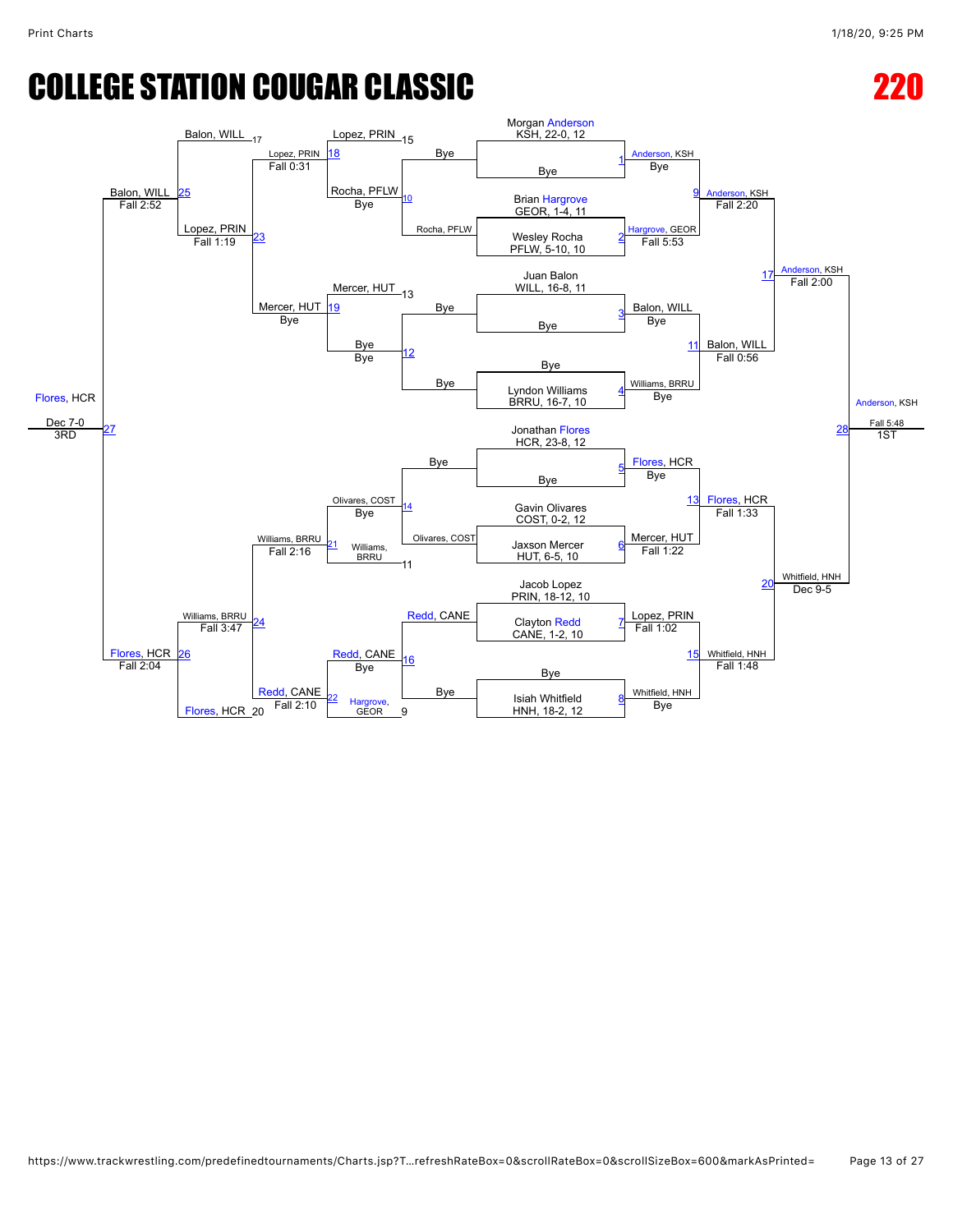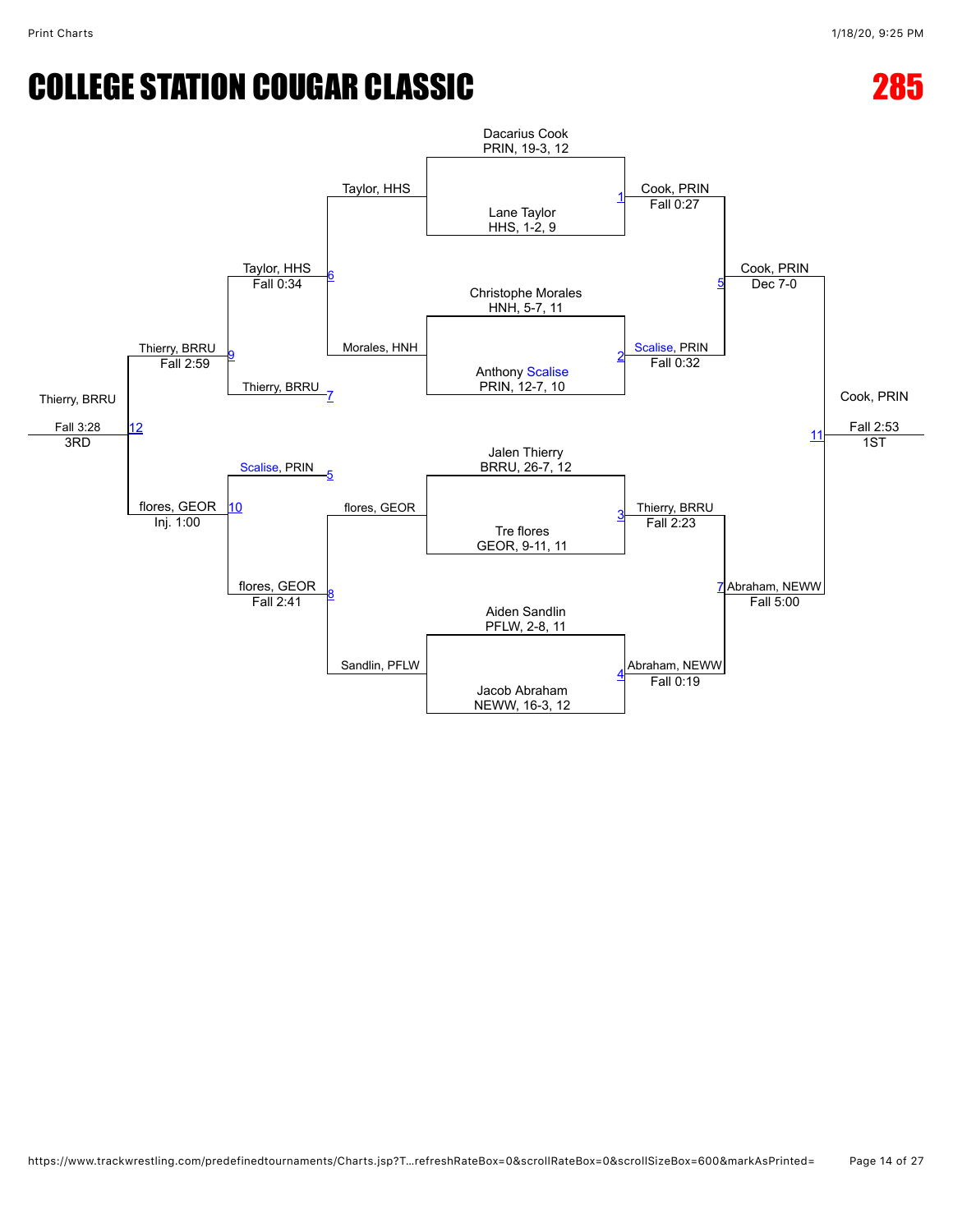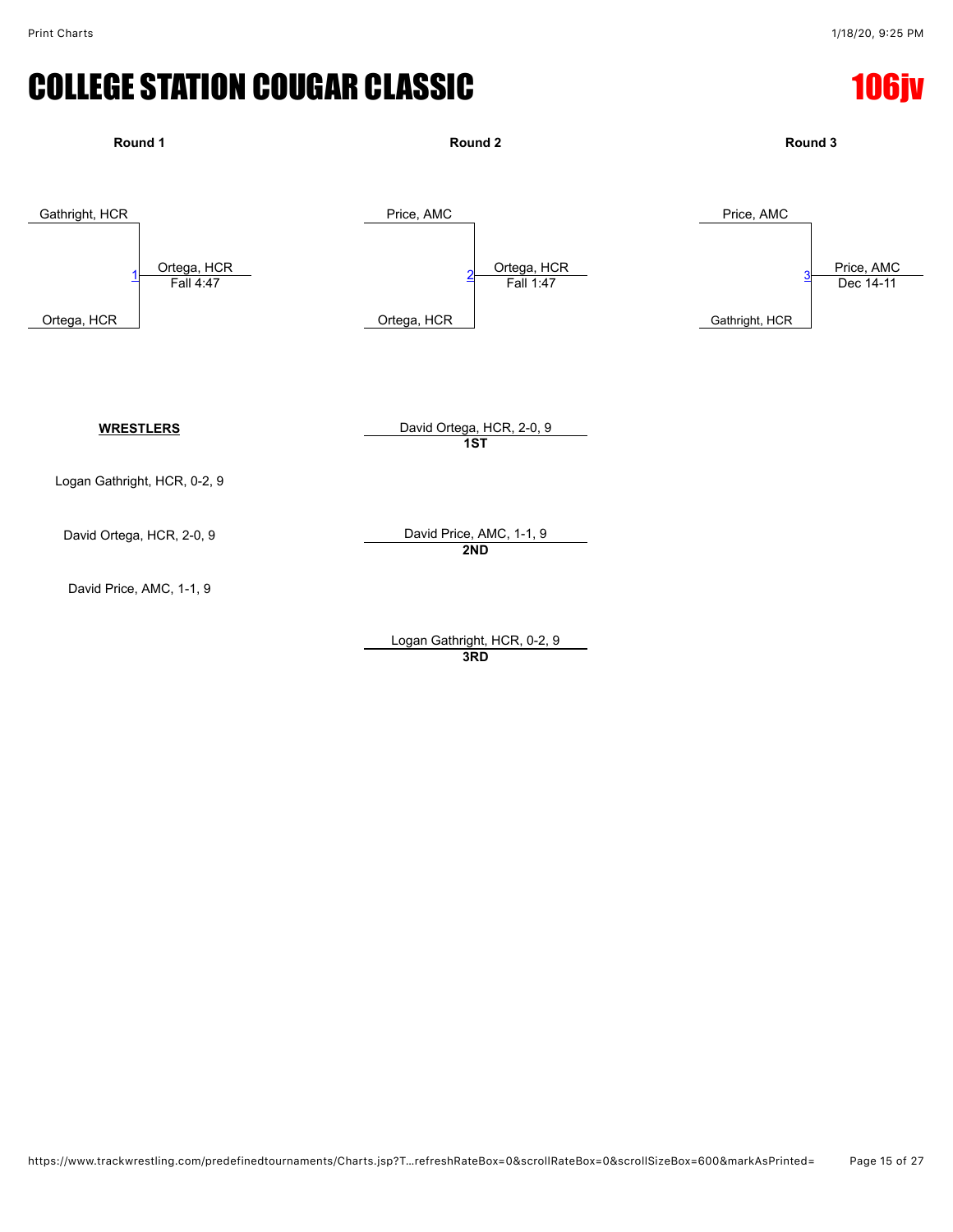

**4TH**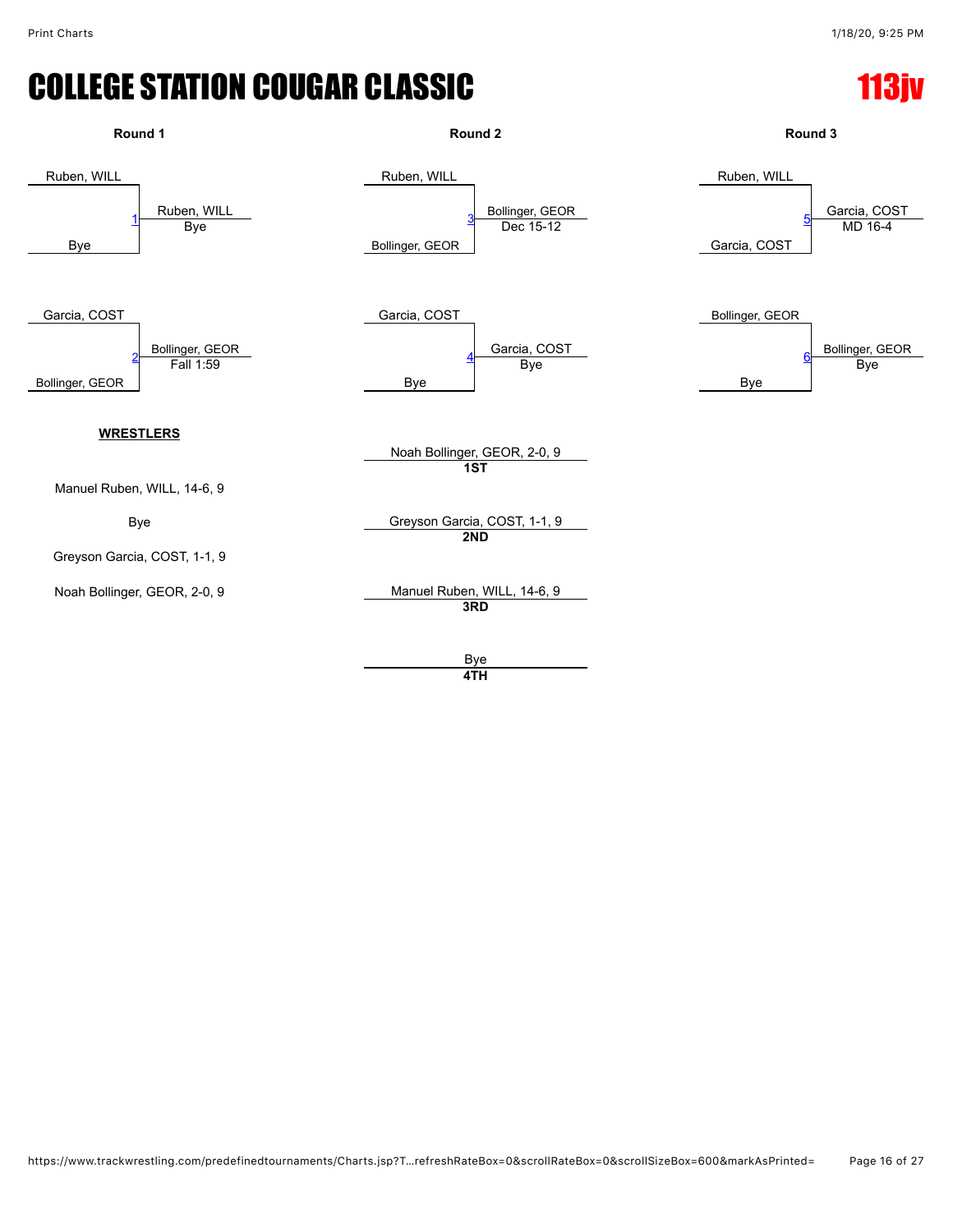

Jared Mayberry, AMC, 0-3, 9 **4TH**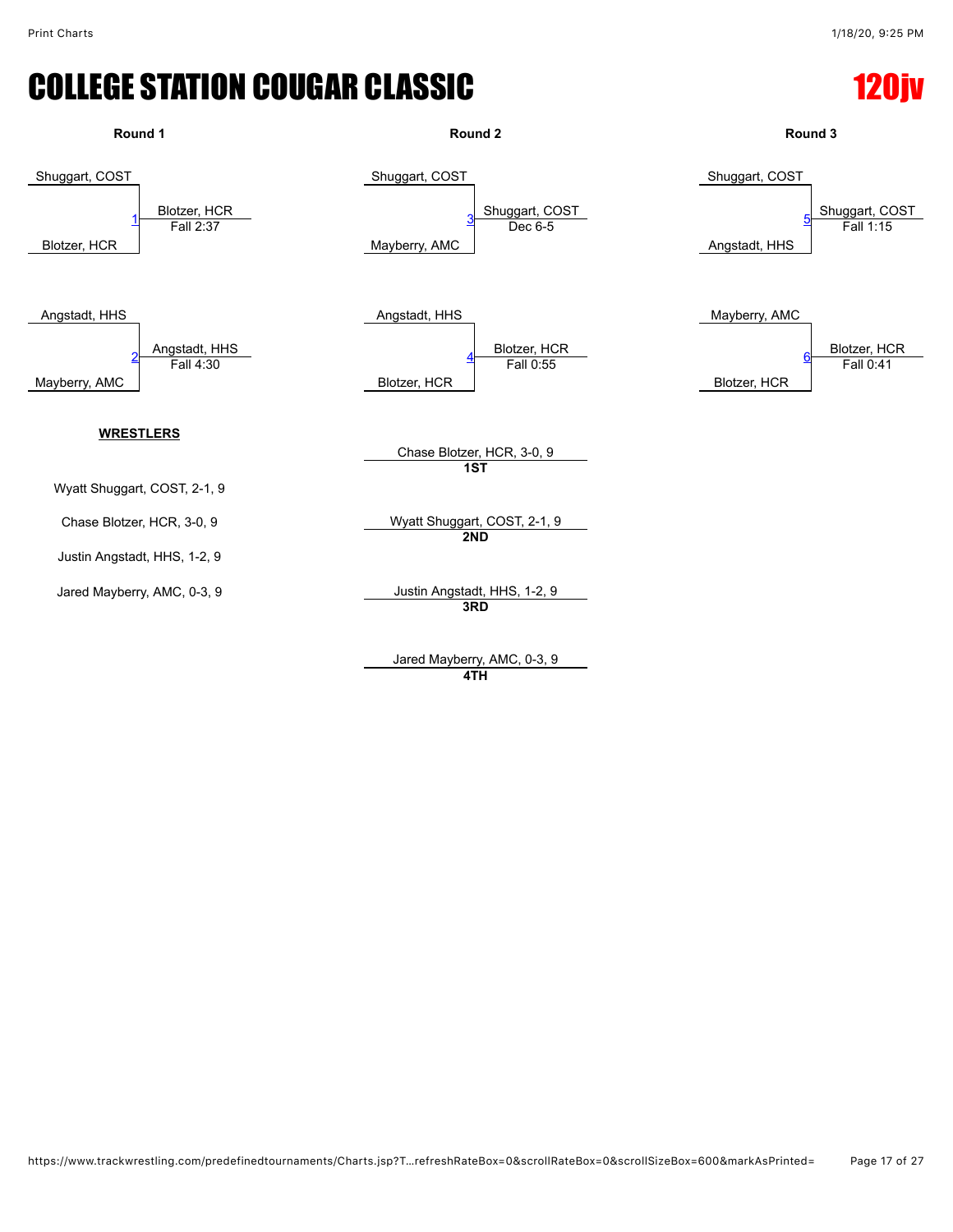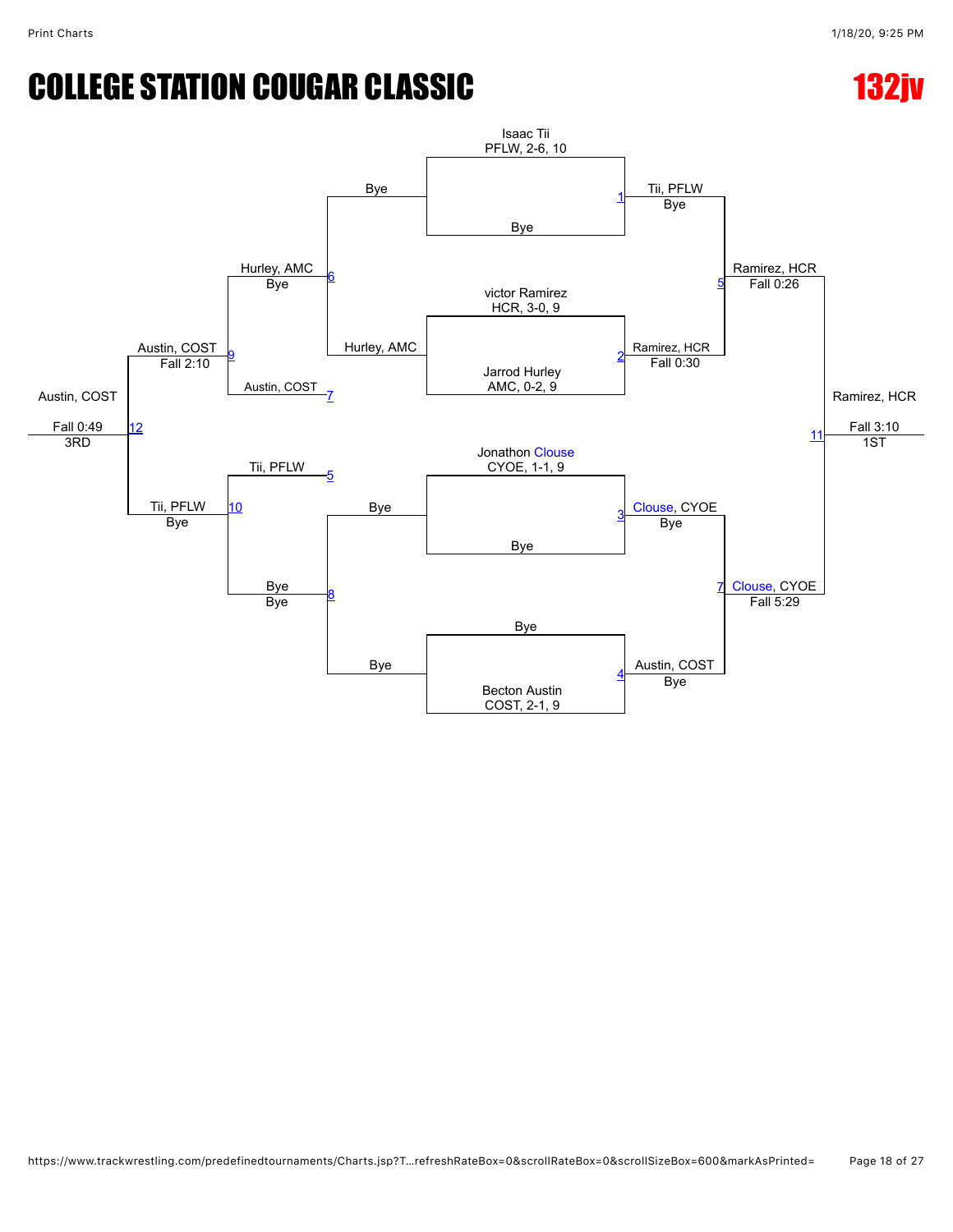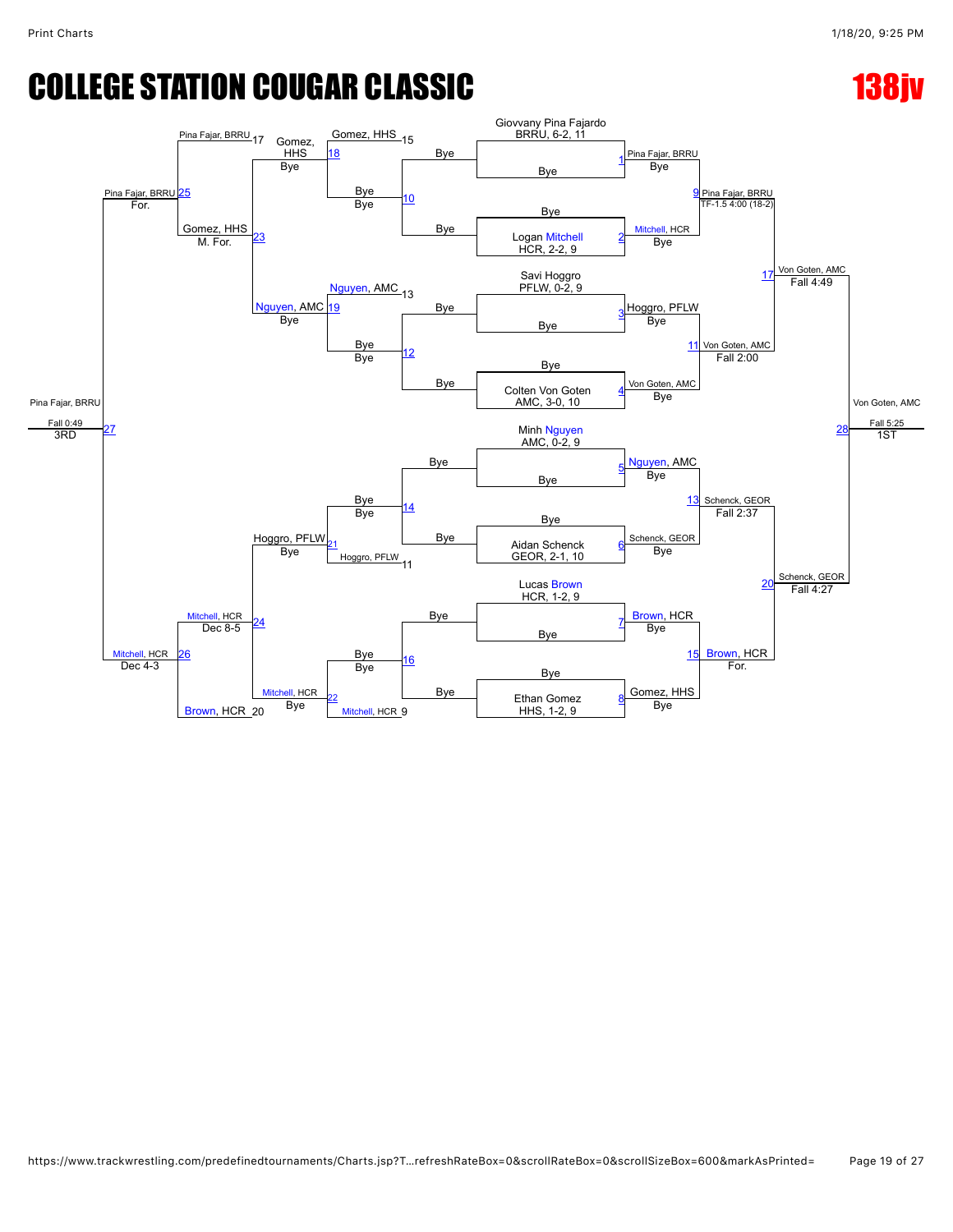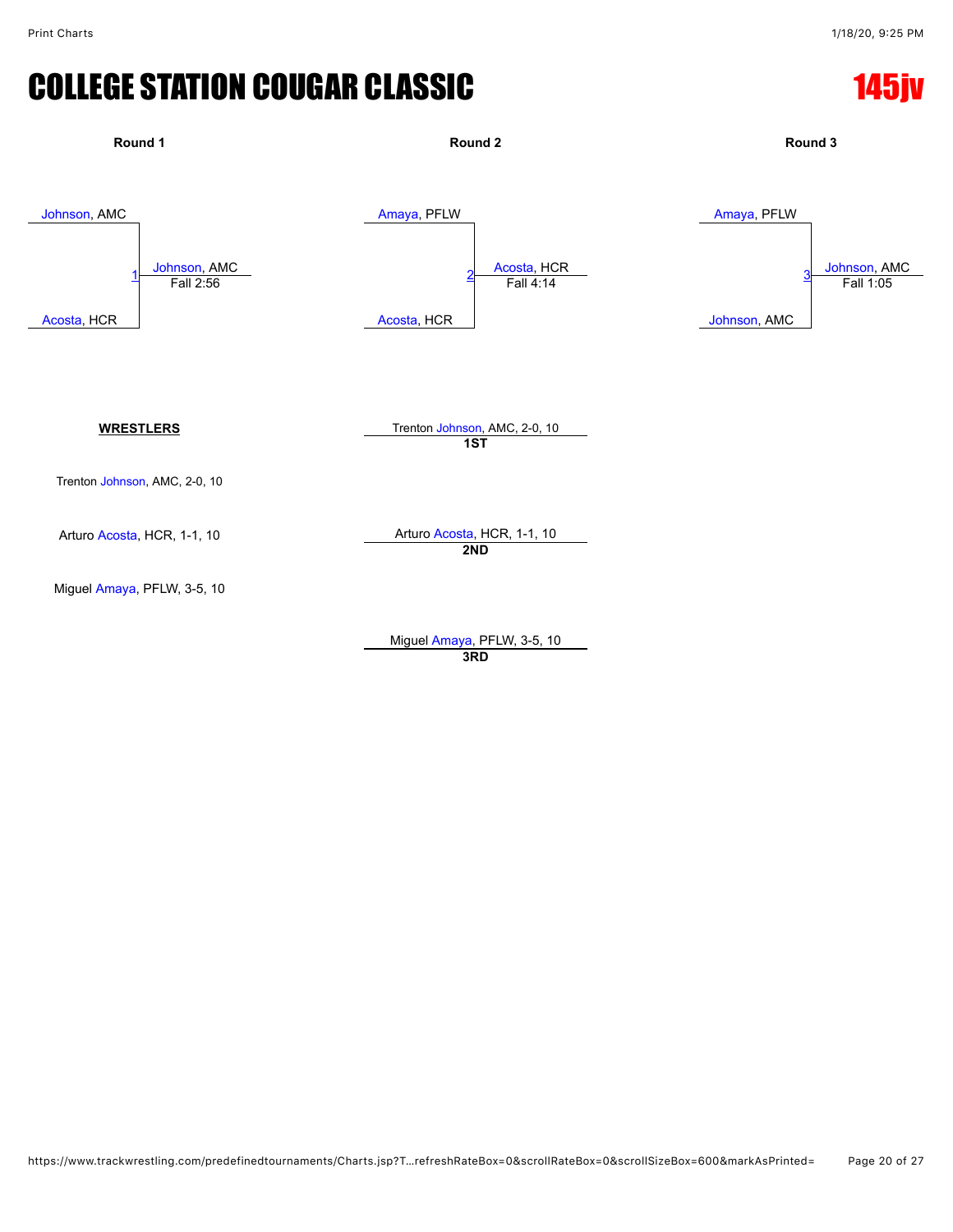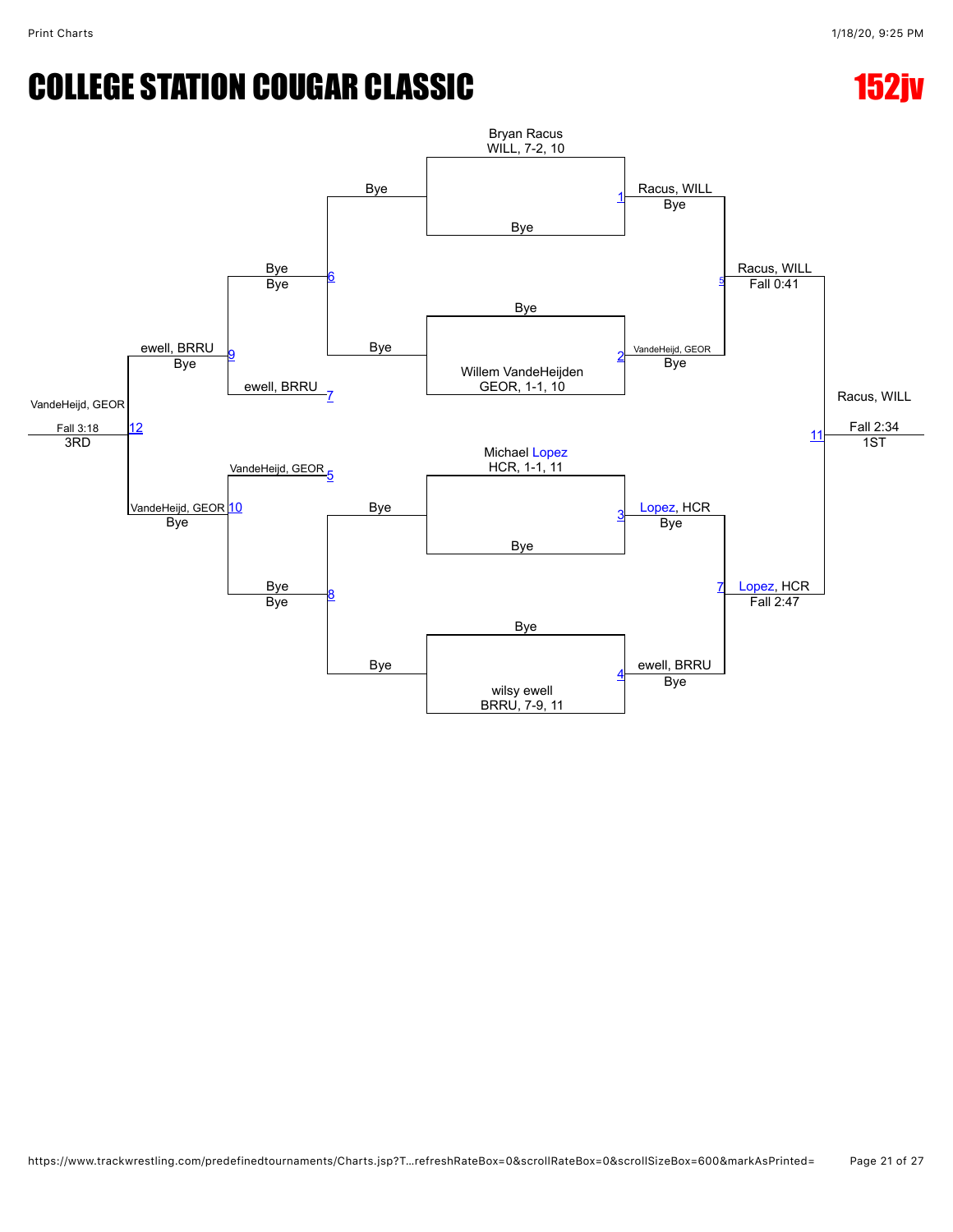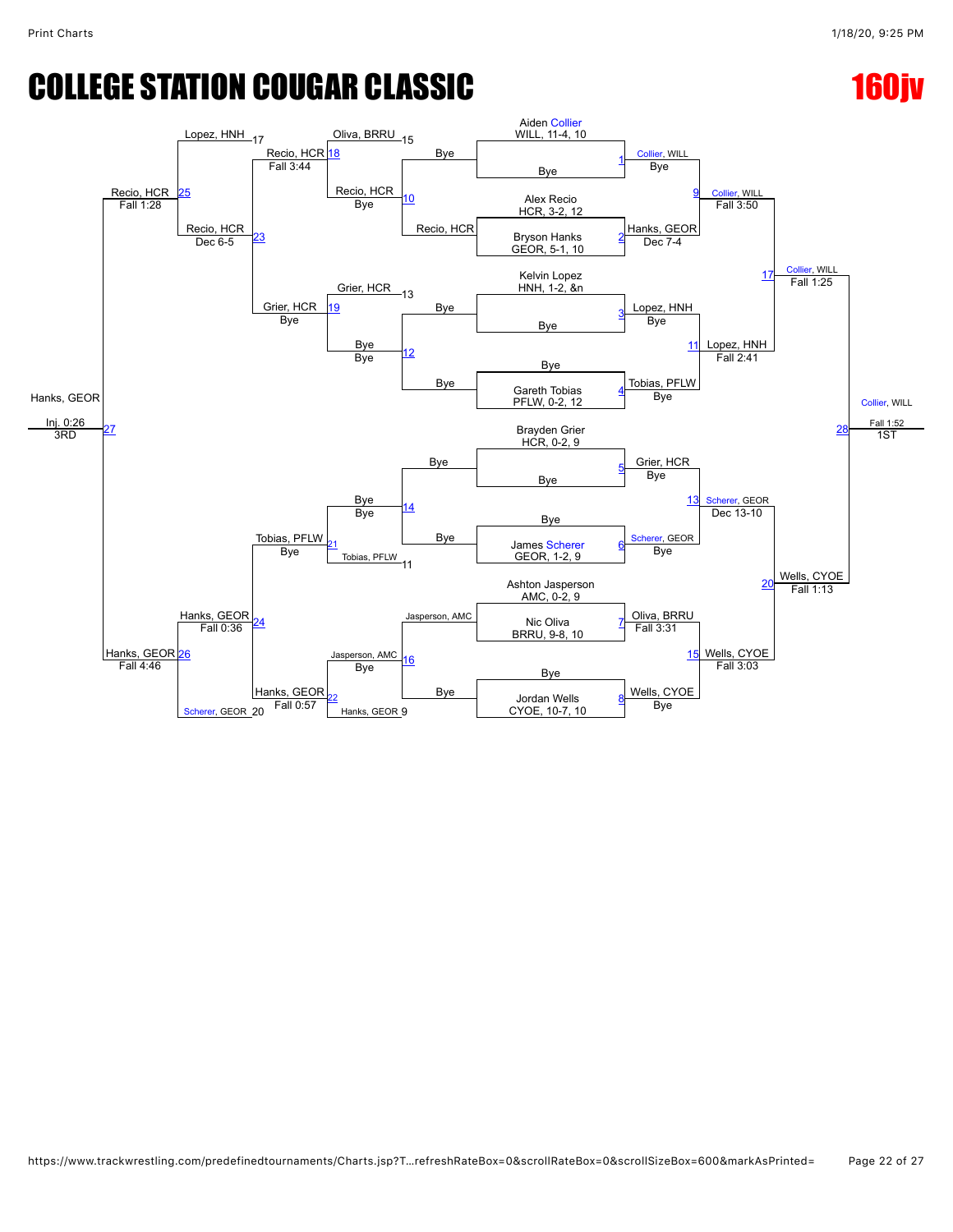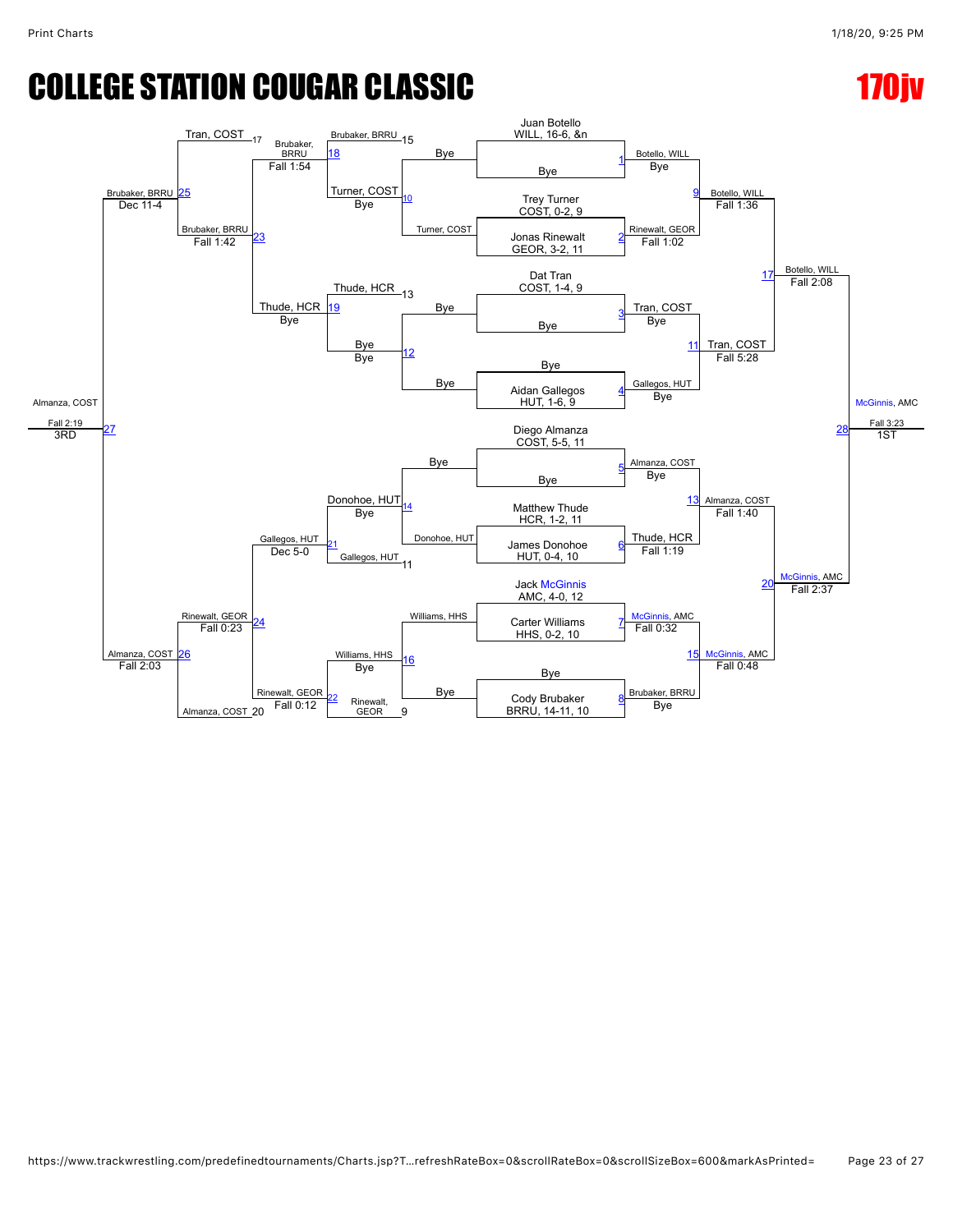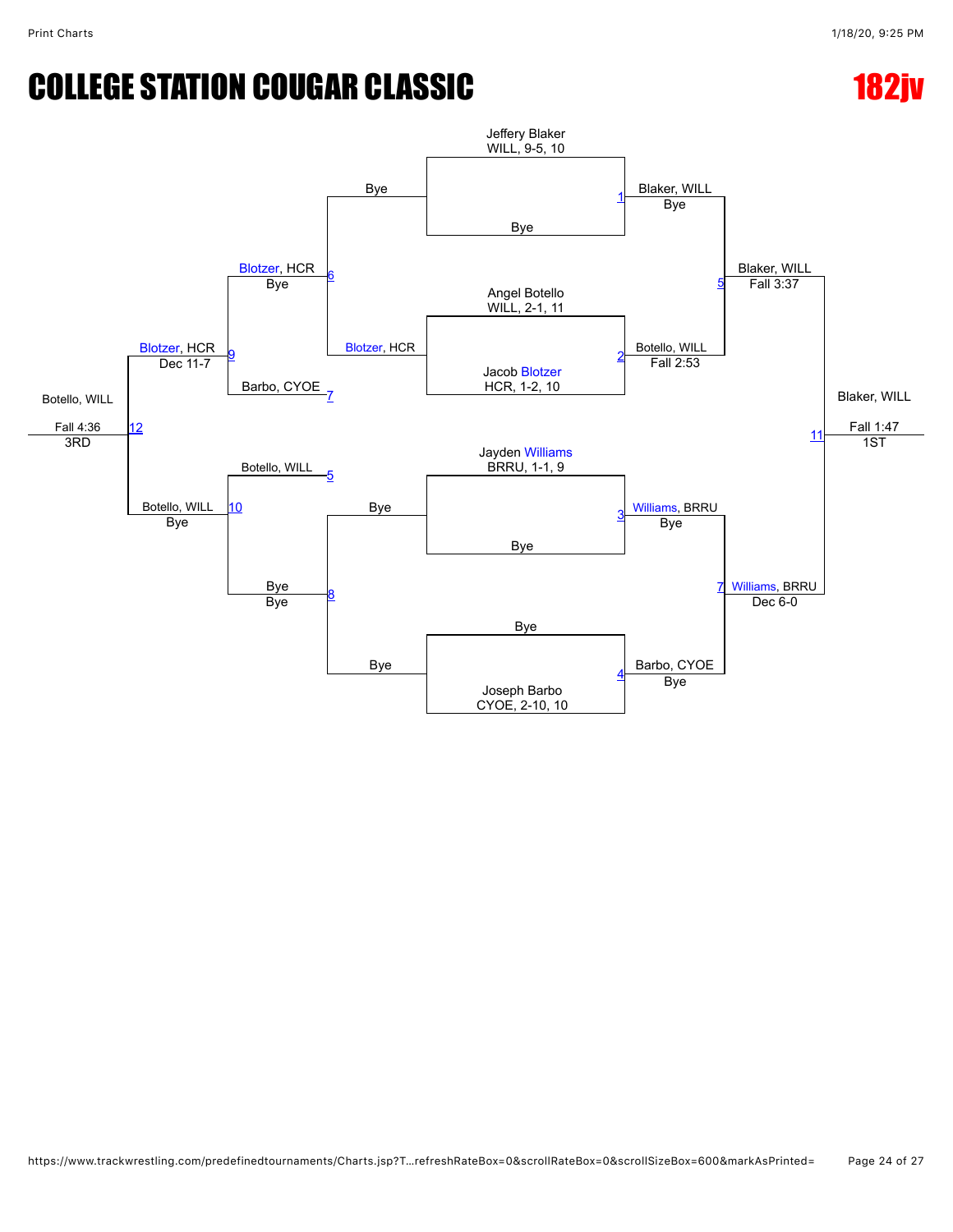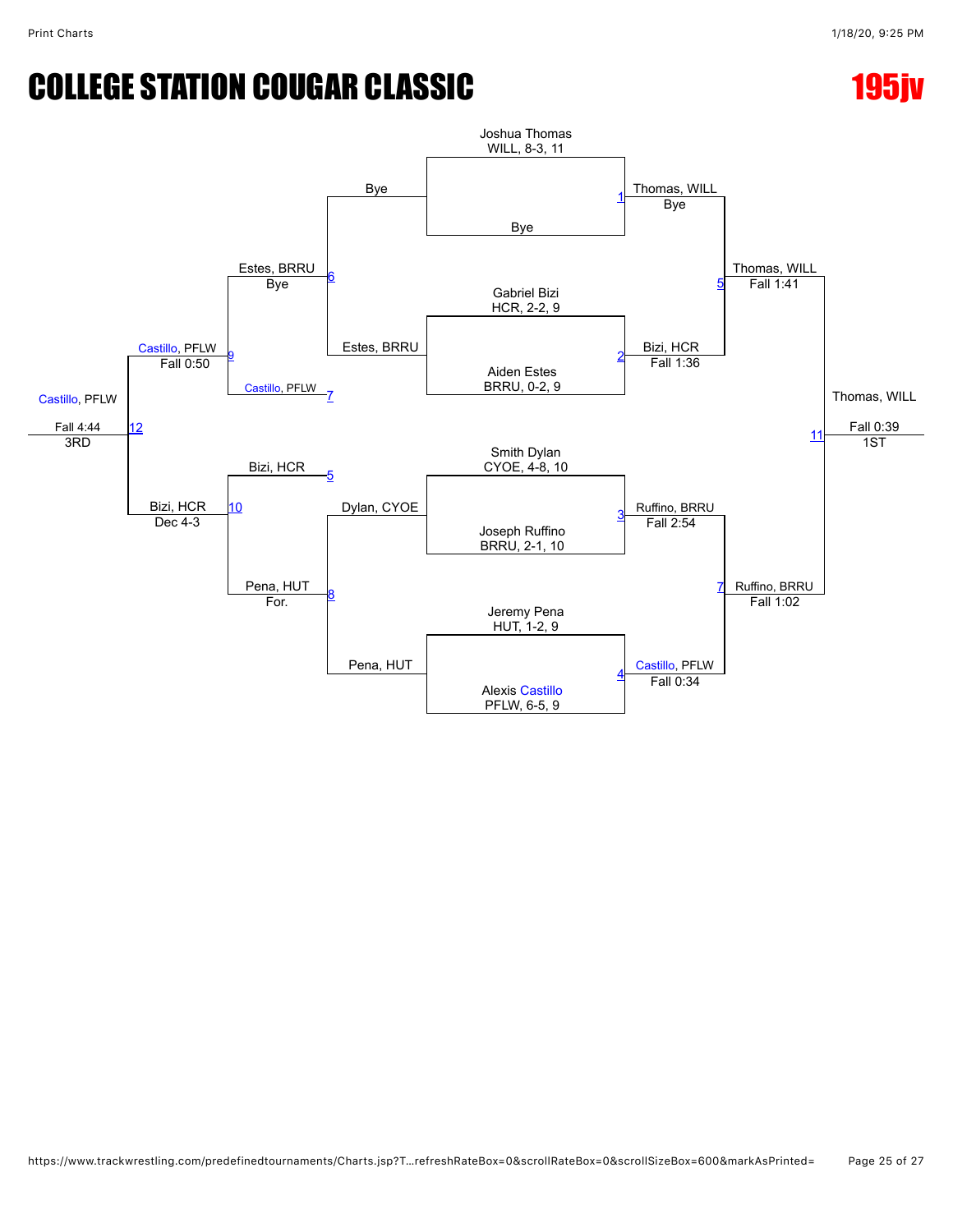